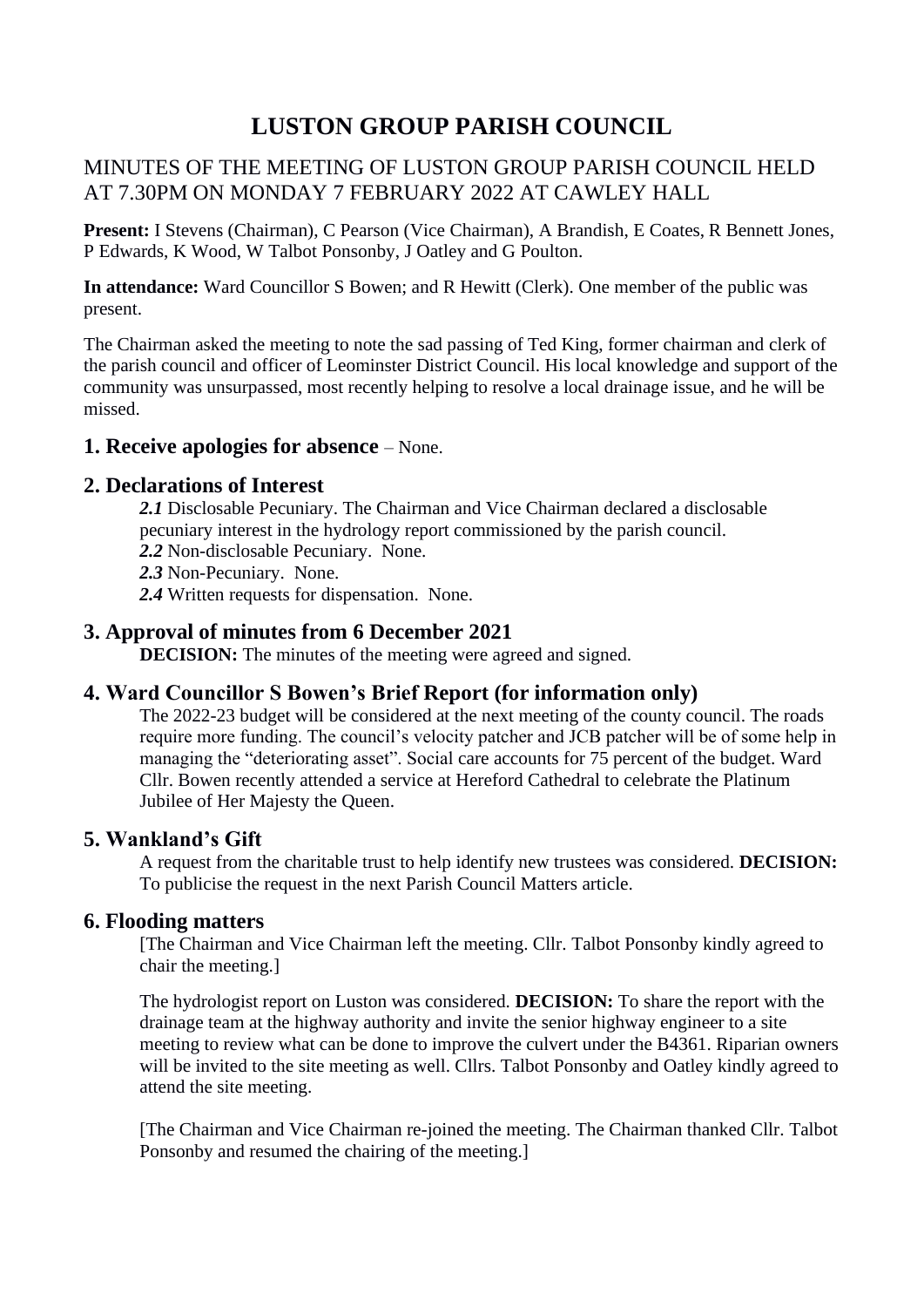## **7. Clerk's Report and reports on meetings attended by parish councillors**

In consultation with the Chairman, new pads have been purchased for the defibrillators in Luston and Eyton. The three lamp posts on Westland View have been adopted by Herefordshire Council. Community Speed Watch volunteers are still required to achieve the required minimum number of 6 volunteers. One of the new volunteers has kindly offered to help find more people to participate in the speed watch scheme. There is a new drainage grant from the highway authority and this will be on the agenda of the next meeting. The existing broadband provider at Cawley Hall has been given notice, and Gigaclear will provide the new service as agreed by the parish council. Potholes on Townsend Park, Westland View and at Eyton have been reported to the highway authority. Worn road surface at Lilac Grove and footpath bridge on LJ25 also have been reported.

#### **8. Matters raised by local residents**

Cllr. Brandish reported that trees have been pollarded by the highway authority at the Willows junction, and the mini library at the phone box is being well used. Cllr. Poulton reported litter on the passing place located on Eye Lane between Moreton and Eye. Ward Cllr. Bowen said a defect highlighted on the A49 towards Leominster has already been reported, as has the removal of a hedgerow, and that Herefordshire Council is taking action in respect of the caravans and other vehicles at Eyton Common. Cllr. Oatley said vehicles are not stopping at Lydiatt's crossroads because the white lining has worn away and needs renewing – this should happen within two months.

[Cllr. Coates joined the meeting.]

#### **9. Planning**

*9.1* 214368 Land adjacent to Lustonbury, Luston, HR6 0AP. Application for variation of condition 2 & 6 permission 193738 - (Variation of conditions 2 & 8 permission 190763 (Proposed erection of three dwellings with associated landscaping and infrastructure.) to increase floor levels). To allow amendments to the landscaping plan. **COMMENT:** The parish council objects to the application on the grounds of the landscape and hedgerow issues raised by Herefordshire Council internal consultees.

*9.2* 214541 Green Orchard, Luston, HR6 0EB. Norway Spruce (x3) - sectionally dismantle down to ground level. Not considered as decision made by planning authority.

*9.3* 214491 11 Westland View, Luston, HR6 0EA. Proposed works to T1 Hazel - Fell, low amenity and excessive shading. T2 Hawthorne - Fell, low amenity and excessive shading. Not considered as decision made by planning authority.

*9.4* 220046 Walnut Tree Cottage, Luston, HR6 0EB. Works to various trees on the boundary between Walnut Tree Cottage and the newly constructed property to the south in order to reinforce/improve the straggling hedgerow and to introduce a level of privacy between the new dwelling living rooms and those of Walnut Tree Cottage. Fell crab apple (1 on plan) as it is of little merit, and replace with native species. Reduce hawthorn (2 on plan) and unknown tree (3 on plan) to promote lower growth, and remove straggling lower limbs. Maintenance pruning of the elder (4 on plan). Fell elder (5 on plan) which is of no great merit. It is our intention to plant more trees and/or shrubs on the area of land. **COMMENT:** The parish council supports the proposed tree work.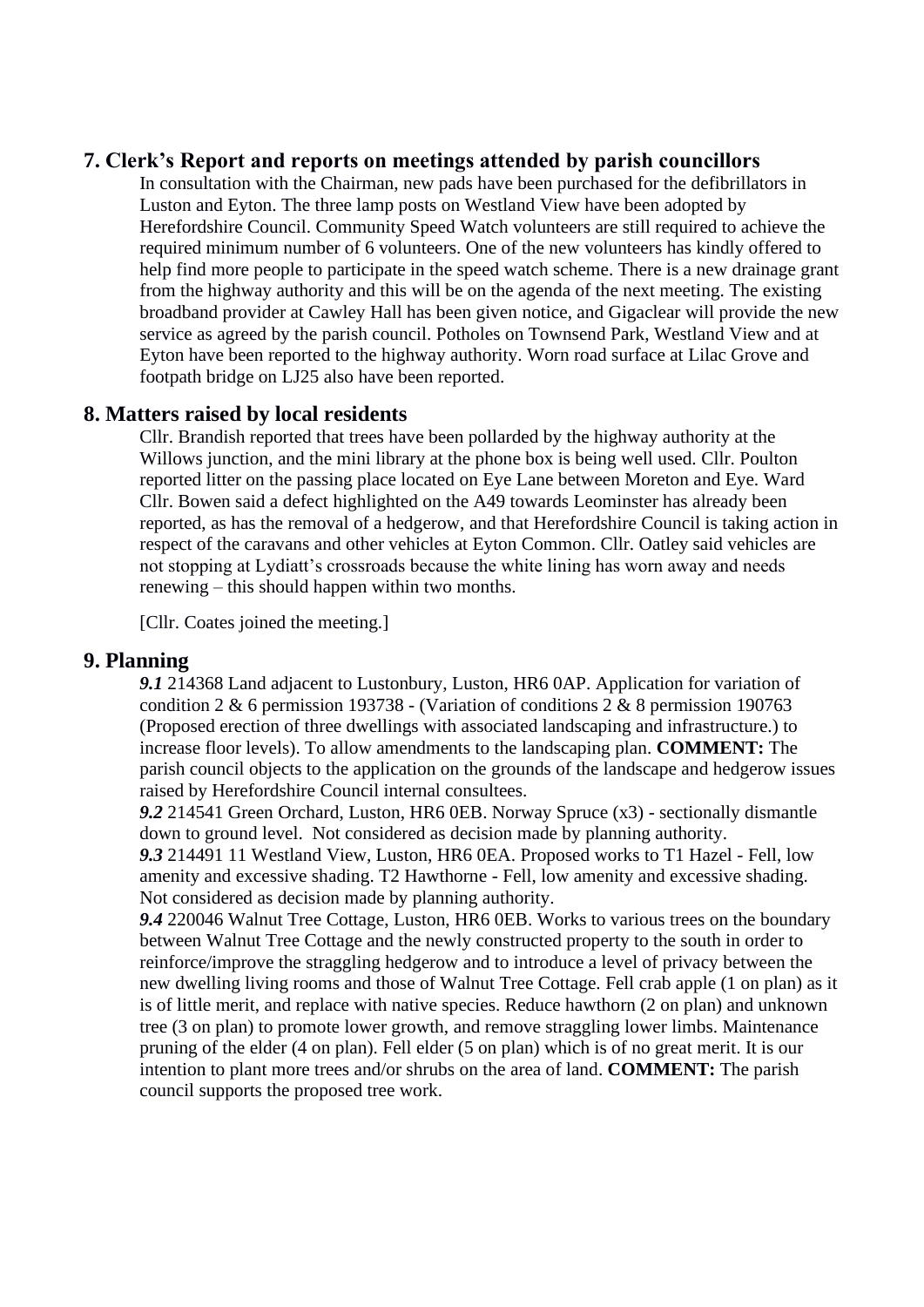*9.5* 214480 5 Lilac Grove, Luston, HR6 0EF. Proposed works to semi mature self seeded silver birch (around 15 years old) - works to fell tree, but leave stump to a height of around 2 metres as standing dead wood for wildlife habitat. The tree is growing on the fence line between 5 Lilac Grove and the field behind, is pushing the fence over and is undermining an oil tank which runs the risk of causing a leak of heating oil. It is also overhanging and crowding a young hawthorn tree that we wish to retain. **COMMENT:** The parish council supports the proposed tree work.

*9.6* Update on planning decisions. Herefordshire Council has granted listed building consent for 213794 Luston Court. Prior approval is granted for 214327 Agricultural buildings on land at Homelands Farm. The appeal is dismissed for APP/W1850/W/20/3245470 Cleeview Barn. Works to trees within a conservation area are allowed for 213544 Meadow View, 213763 The Brick House, 214541 Green Orchard and 214491, 11 Westland View. Consent is given for works to trees covered by a tree preservation order for 213991 Tudor House.

#### **10. Highways and environmental matters**

10.1 Defibrillators – The process for checking the devices and purchase of consumables was reviewed, and proposal to facilitate a training session for members of the public considered. **DECISIONS:** Cllrs. Coates and Oatley kindly agreed to check the status of the defibrillator at Eyton on a weekly basis and record the check in the book stored in the cabinet. The volunteer who checks the Luston defibrillator will be asked if they wish to continue. The book in the cabinet at Luston in which checks are recorded appears to be missing. Cllr. Brandish kindly agreed to help check the status of the Luston defibrillator. Consumables are purchased by the Clerk in consultation with the Chairman. The parish council will facilitate a new training session.

*10.2* Highways – Matters to bring to the attention of Balfour Beatty. The Vice Chairman reported that the highway authority has acknowledged a problem with the drains by the B4361 culvert and it is proposed to address this in the coming year's drainage programme. Also, Welsh Water is doing some work to get the drains sorted. The Clerk reported that the highway authority has not identified any defects on the highway drainage system by the school and so cannot use highway drainage funding at the location.

**DECISION:** The highway authority will be asked to ensure that the drains by the B4361 culvert are included in the coming year's drainage programme.

*10.3* Lengthsman and P3 footpaths. **DECISION:** A report of a missing cross rail on the footbridge "opposite the Balance Inn" will be passed to the footpath officer.

#### **11. Finance**

*11.1* Payments for consideration:

D C Gardening Services, lengthsman/ P3 footpaths (January 2022) – £960.00 Lidar Logic, Luston hydrology report – £1,900.00 Tangled Web Solutions, hosting and maintenance service – £330.00 Luston Group Good Neighbour Scheme, donation – £500.00 HALC, subscription and affiliation 2022-23 – £720.32 Clerk, two pairs of pads for defibrillators  $-$  £124.80 Clerk, wages, January 2022 **DECISION:** Payments were approved.

*11.2* Mid-year accounts, 2021-22, were noted. The 2022-23 budget and precept proposed by the finance working group was considered and the effectiveness of internal financial controls reviewed. **DECISION:** The 2022-23 budget was agreed, and the precept set at £16,000. The Clerk's wages will be paid in line with SCP30/24 from 1 April 2022.